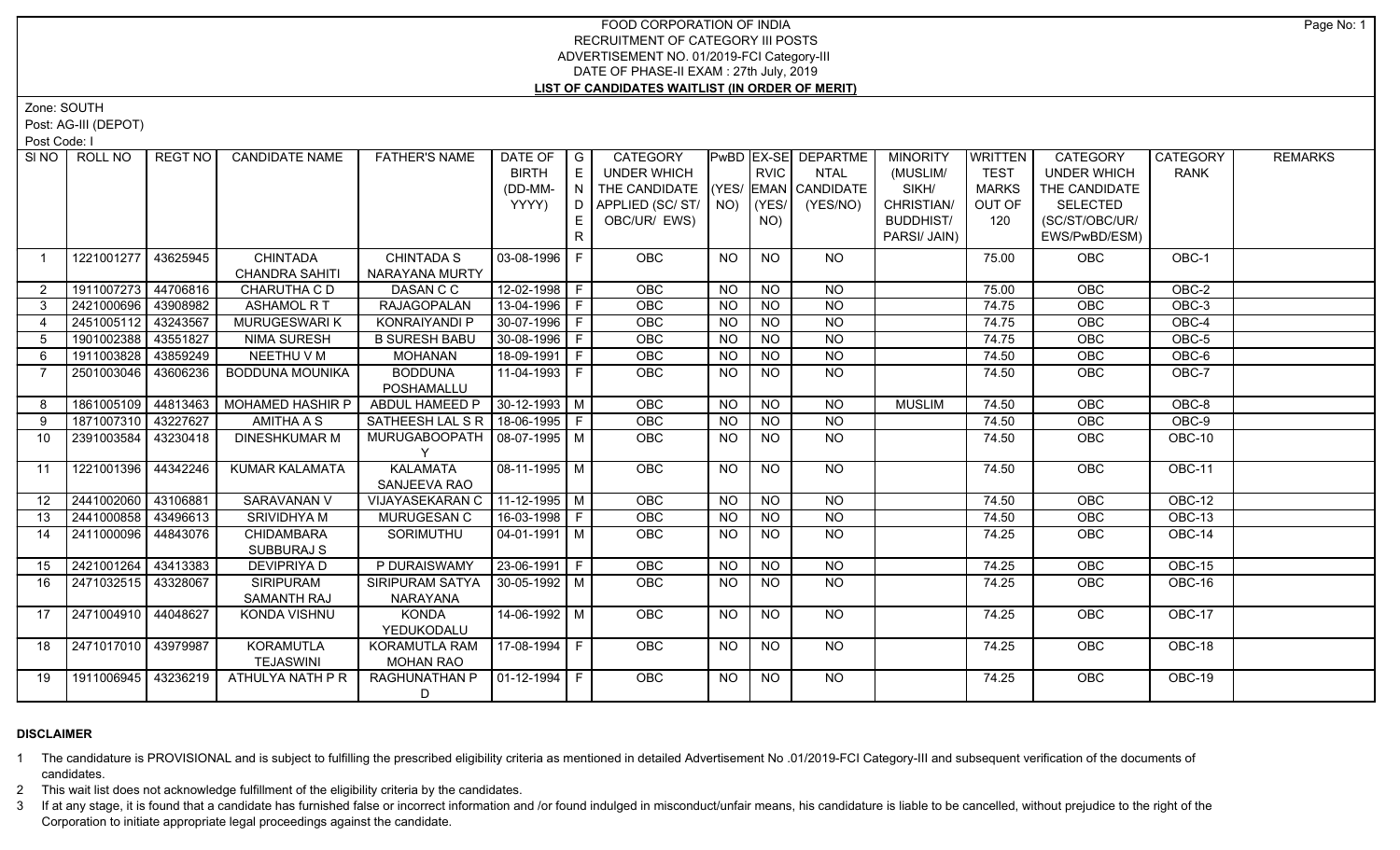Zone: SOUTH

Post: AG-III (DEPOT)

Post Code: I

| SI NO I | ROLL NO             | REGT NO   | <b>CANDIDATE NAME</b>                       | <b>FATHER'S NAME</b>                   | DATE OF<br><b>BIRTH</b><br>(DD-MM-<br>YYYY) | $\overline{\phantom{a}}$ $\overline{\phantom{a}}$<br>E<br>N<br>D<br>E<br>$\mathsf{R}$ | <b>CATEGORY</b><br><b>UNDER WHICH</b><br>THE CANDIDATE (YES/ EMAN CANDIDATE<br>APPLIED (SC/ST/<br>OBC/UR/ EWS) |           | <b>RVIC</b><br>$NO)$ (YES/<br>NO) | <b>PwBD EX-SE DEPARTME</b><br><b>NTAL</b><br>(YES/NO) | <b>MINORITY</b><br>(MUSLIM/<br>SIKH/<br>CHRISTIAN/<br><b>BUDDHIST/</b><br>PARSI/ JAIN) | <b>WRITTEN</b><br><b>TEST</b><br><b>MARKS</b><br>OUT OF<br>120 | <b>CATEGORY</b><br><b>UNDER WHICH</b><br>THE CANDIDATE<br><b>SELECTED</b><br>(SC/ST/OBC/UR/<br>EWS/PwBD/ESM) | CATEGORY<br><b>RANK</b> | <b>REMARKS</b> |
|---------|---------------------|-----------|---------------------------------------------|----------------------------------------|---------------------------------------------|---------------------------------------------------------------------------------------|----------------------------------------------------------------------------------------------------------------|-----------|-----------------------------------|-------------------------------------------------------|----------------------------------------------------------------------------------------|----------------------------------------------------------------|--------------------------------------------------------------------------------------------------------------|-------------------------|----------------|
| 20      | 1151003165 44952899 |           | VEESAM<br><b>MADHUSUDHANA</b><br><b>RAO</b> | <b>VEESAM RAGHAVA</b><br><b>RAO</b>    | $06-03-1995$ M                              |                                                                                       | <b>OBC</b>                                                                                                     | NO.       | <b>NO</b>                         | <b>NO</b>                                             |                                                                                        | 74.25                                                          | OBC                                                                                                          | OBC-20                  |                |
| 21      | 2451001825 44824922 |           | PRATHEEBAK                                  | <b>KRISHNAN P</b>                      | 25-06-1995 F                                |                                                                                       | <b>OBC</b>                                                                                                     | <b>NO</b> | <b>NO</b>                         | <b>NO</b>                                             |                                                                                        | 74.25                                                          | OBC                                                                                                          | OBC-21                  |                |
| 22      | 1191001082 44528149 |           | <b>GONDU SIVA</b>                           | <b>GONDU VARAHALU</b>                  | 18-07-1995   M                              |                                                                                       | OBC                                                                                                            | <b>NO</b> | <b>NO</b>                         | <b>NO</b>                                             |                                                                                        | 74.25                                                          | OBC                                                                                                          | OBC-22                  |                |
| 23      | 2451006006 44429413 |           | <b>CHARUMATHIM</b>                          | <b>MURUGAN S</b>                       | 30-06-1996 F                                |                                                                                       | OBC                                                                                                            | <b>NO</b> | N <sub>O</sub>                    | $N$ O                                                 |                                                                                        | 74.25                                                          | OBC                                                                                                          | <b>OBC-23</b>           |                |
| 24      | 1151010012 43503961 |           | NIMMALA<br><b>CHANDRIKA</b>                 | NIMMALA NAGESH   31-10-1996   F        |                                             |                                                                                       | <b>OBC</b>                                                                                                     | <b>NO</b> | <b>NO</b>                         | <b>NO</b>                                             |                                                                                        | 74.25                                                          | OBC                                                                                                          | $OBC-24$                |                |
| 25      | 1891001192 44298386 |           | <b>BHADRA R NATH</b>                        | <b>RAGHUNATH B</b>                     | $13-11-1997$ F                              |                                                                                       | <b>OBC</b>                                                                                                     | NO        | NO                                | $N$ O                                                 |                                                                                        | 74.25                                                          | <b>OBC</b>                                                                                                   | <b>OBC-25</b>           |                |
| 26      | 1201002803          | 43433063  | <b>NISANTH RAJ</b><br><b>SIRIGUDI</b>       | S VINOD KUMAR                          | 16-08-1990 M                                |                                                                                       | <b>OBC</b>                                                                                                     | NO.       | <b>NO</b>                         | <b>NO</b>                                             | <b>CHRISTIAN</b>                                                                       | 74.00                                                          | OBC                                                                                                          | OBC-26                  |                |
| 27      | 1201006608          | 143843014 | PILLA NAGALAKSHMI                           | APPALANAIDU                            | 15-06-1991 F                                |                                                                                       | <b>OBC</b>                                                                                                     | NO        | <b>NO</b>                         | <b>NO</b>                                             |                                                                                        | 74.00                                                          | OBC                                                                                                          | OBC-27                  |                |
| 28      | 2381013148          | 43057567  | <b>SASIKALA T</b>                           | <b>THASARATHAN</b>                     | 27-04-1992 F                                |                                                                                       | OBC                                                                                                            | <b>NO</b> | <b>NO</b>                         | <b>NO</b>                                             |                                                                                        | 74.00                                                          | OBC                                                                                                          | OBC-28                  |                |
| 29      | 2471015803          | 44263254  | <b>JADALA</b><br>PRUDHVIRAJU                | <b>JADALA YADAGIRI</b>                 | $01-08-1995$ M                              |                                                                                       | <b>OBC</b>                                                                                                     | NO.       | <b>NO</b>                         | <b>NO</b>                                             |                                                                                        | 74.00                                                          | <b>OBC</b>                                                                                                   | OBC-29                  |                |
| 30      | 2441003227          | 44781538  | <b>RAVIRAJ</b>                              | RAJAMANICKAM                           | $02-08-1995$ M                              |                                                                                       | OBC                                                                                                            | <b>NO</b> | N <sub>O</sub>                    | $\overline{NQ}$                                       |                                                                                        | 74.00                                                          | OBC                                                                                                          | <b>OBC-30</b>           |                |
| 31      | 1851001133          | 43921740  | AKHILA C V                                  | VIJAYAN C M                            | 19-08-1995   F                              |                                                                                       | OBC                                                                                                            | <b>NO</b> | $\overline{N}$                    | $\overline{NQ}$                                       |                                                                                        | 74.00                                                          | OBC                                                                                                          | OBC-31                  |                |
| 32      | 2441002364          | 44308187  | NISHA R                                     | <b>RAJENDRAN S</b>                     | 19-10-1995   F                              |                                                                                       | OBC                                                                                                            | <b>NO</b> | <b>NO</b>                         | $\overline{NQ}$                                       |                                                                                        | 74.00                                                          | OBC                                                                                                          | OBC-32                  |                |
| 33      | 2451001842          | 43665338  | <b>BALA PRIYA C</b>                         | CHITHRAIVEL K S                        | $30-01-1996$ F                              |                                                                                       | <b>OBC</b>                                                                                                     | <b>NO</b> | <b>NO</b>                         | <b>NO</b>                                             |                                                                                        | 74.00                                                          | OBC                                                                                                          | OBC-33                  |                |
| 34      | 1891002452          | 43759711  | ROOPITHA C                                  | <b>CHANDRAN P M</b>                    | 20-03-1989 F                                |                                                                                       | <b>OBC</b>                                                                                                     | <b>NO</b> | <b>NO</b>                         | <b>NO</b>                                             |                                                                                        | 73.75                                                          | OBC                                                                                                          | OBC-34                  |                |
| 35      | 2381007430          | 43303259  | <b>GANESHKUMAR R</b>                        | <b>RASUM</b>                           | 20-04-1993 M                                |                                                                                       | OBC                                                                                                            | <b>NO</b> | $\overline{NQ}$                   | $\overline{NQ}$                                       |                                                                                        | 73.75                                                          | OBC                                                                                                          | <b>OBC-35</b>           |                |
| 36      | 2461000613          | 43038922  | YOGITHA J                                   | <b>JANAKIRAMAN G</b>                   | $27-01-1995$ F                              |                                                                                       | OBC                                                                                                            | <b>NO</b> | $\overline{N}$                    | $\overline{NO}$                                       |                                                                                        | 73.75                                                          | OBC                                                                                                          | <b>OBC-36</b>           |                |
| -37     | 1151001700          | 43589209  | <b>THAPILE</b><br>MEENAKSHAMMA              | <b>THAPILE</b><br>PURUSHOTHAMA<br>RAJU | 16-03-1995 F                                |                                                                                       | <b>OBC</b>                                                                                                     | NO.       | <b>NO</b>                         | <b>NO</b>                                             |                                                                                        | 73.75                                                          | OBC                                                                                                          | OBC-37                  |                |
| 38      | 1191006778 44731324 |           | <b>MADABATTULA SAI</b><br><b>RAM</b>        | M V V RAMANA                           | $03 - 12 - 1995$ M                          |                                                                                       | <b>OBC</b>                                                                                                     | NO.       | <b>NO</b>                         | NO                                                    |                                                                                        | 73.75                                                          | <b>OBC</b>                                                                                                   | OBC-38                  |                |
| 39      | 2421001625 43359710 |           | <b>JENISHA G M</b>                          | <b>GEORGE R</b>                        | $03-02-1998$ F                              |                                                                                       | <b>OBC</b>                                                                                                     | <b>NO</b> | <b>NO</b>                         | <b>NO</b>                                             | <b>CHRISTIAN</b>                                                                       | 73.75                                                          | OBC                                                                                                          | <b>OBC-39</b>           |                |
| 40      | 2401000445 43666263 |           | <b>TAMILARASI</b>                           | <b>KUPPUSAMY</b>                       | 26-02-1990 F                                |                                                                                       | <b>OBC</b>                                                                                                     | NO        | <b>NO</b>                         | <b>NO</b>                                             |                                                                                        | 73.50                                                          | OBC                                                                                                          | $OBC-40$                |                |

# **DISCLAIMER**

1 The candidature is PROVISIONAL and is subject to fulfilling the prescribed eligibility criteria as mentioned in detailed Advertisement No .01/2019-FCI Category-III and subsequent verification of the documents of candidates.

2 This wait list does not acknowledge fulfillment of the eligibility criteria by the candidates.

3 If at any stage, it is found that a candidate has furnished false or incorrect information and /or found indulged in misconduct/unfair means, his candidature is liable to be cancelled, without prejudice to the right of t Corporation to initiate appropriate legal proceedings against the candidate.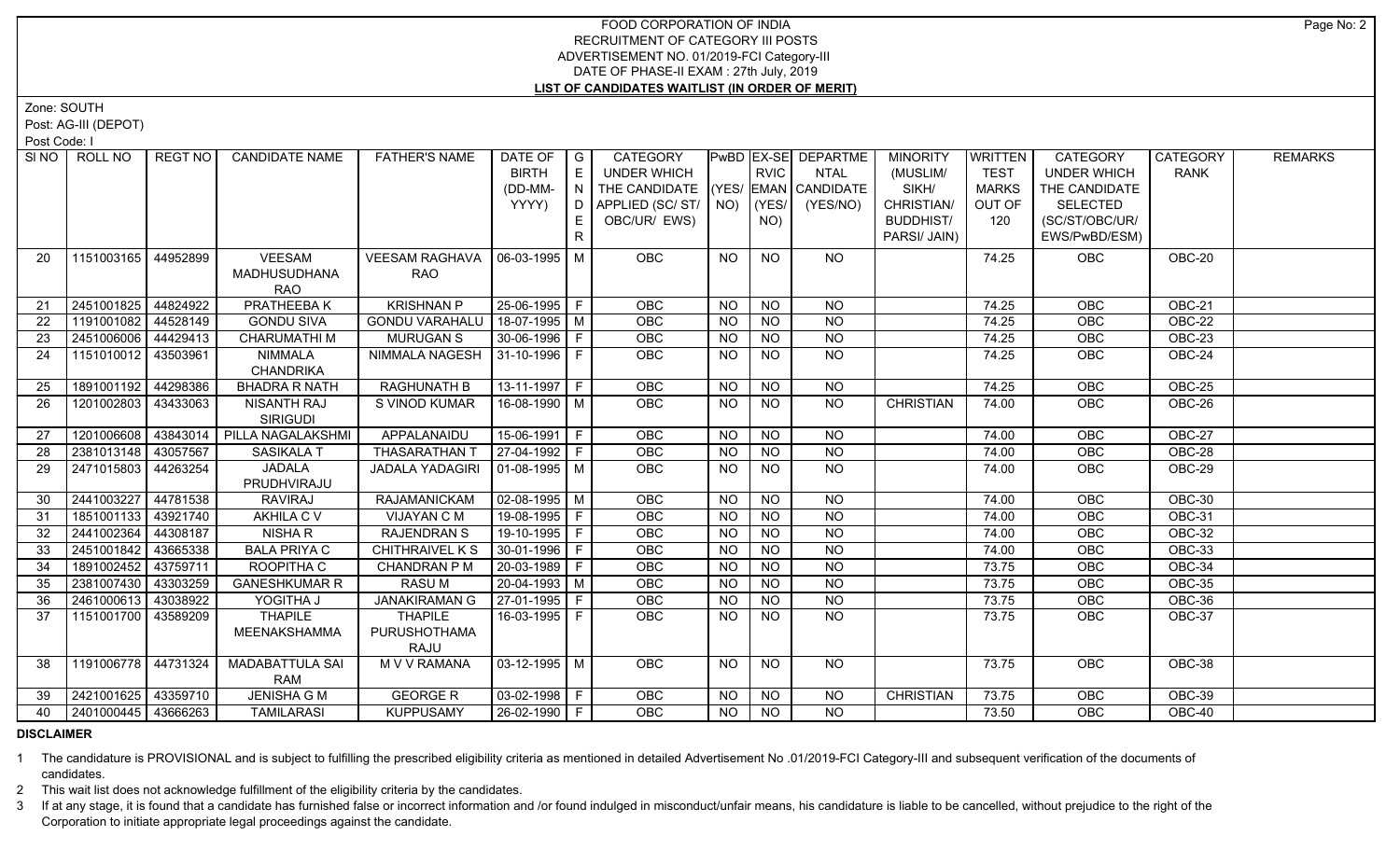Zone: SOUTH

Post: AG-III (DEPOT)

Post Code: I

|    | SINO   ROLL NO      | REGT NO  | <b>CANDIDATE NAME</b>    | <b>FATHER'S NAME</b>          | DATE OF               | G  | CATEGORY                           |                |                | PwBD EX-SE DEPARTME | <b>MINORITY</b>  | <b>WRITTEN</b> | <b>CATEGORY</b>    | <b>CATEGORY</b> | <b>REMARKS</b> |
|----|---------------------|----------|--------------------------|-------------------------------|-----------------------|----|------------------------------------|----------------|----------------|---------------------|------------------|----------------|--------------------|-----------------|----------------|
|    |                     |          |                          |                               | <b>BIRTH</b>          | E  | UNDER WHICH                        |                | <b>RVIC</b>    | <b>NTAL</b>         | (MUSLIM/         | <b>TEST</b>    | <b>UNDER WHICH</b> | <b>RANK</b>     |                |
|    |                     |          |                          |                               | (DD-MM-               | N  | THE CANDIDATE (YES/ EMAN CANDIDATE |                |                |                     | SIKH/            | <b>MARKS</b>   | THE CANDIDATE      |                 |                |
|    |                     |          |                          |                               | YYYY)                 | D  | APPLIED (SC/ ST/   NO)             |                | (YES/          | (YES/NO)            | CHRISTIAN/       | OUT OF         | <b>SELECTED</b>    |                 |                |
|    |                     |          |                          |                               |                       |    | OBC/UR/ EWS)                       |                | NO)            |                     | <b>BUDDHIST/</b> | 120            | (SC/ST/OBC/UR/     |                 |                |
|    |                     |          |                          |                               |                       | R. |                                    |                |                |                     | PARSI/ JAIN)     |                | EWS/PwBD/ESM)      |                 |                |
| 41 | 1851002768          | 43499082 | <b>RAGESH V</b>          | RAJAN V                       | 14-08-1993 M          |    | OBC                                | <b>NO</b>      | <b>NO</b>      | NO.                 |                  | 73.50          | OBC                | OBC-41          |                |
| 42 | 2441001312          | 43143935 | DHIVYA M                 | <b>MANIVANNAN M</b>           | $04-01-1995$   F      |    | <b>OBC</b>                         | <b>NO</b>      | <b>NO</b>      | <b>NO</b>           |                  | 73.50          | <b>OBC</b>         | OBC-42          |                |
| 43 | 1901006001          | 43027020 | NIMMI JOHNSON            | <b>JOHNSON M</b>              | 26-02-1995   F        |    | OBC                                | <b>NO</b>      | NO             | N <sub>O</sub>      | <b>CHRISTIAN</b> | 73.50          | OBC                | OBC-43          |                |
| 44 | 1191003959          | 43696867 | KOKKILIGADDA             | <b>KOKKILIGADDA</b>           | 06-06-1995 F          |    | OBC                                | <b>NO</b>      | <b>NO</b>      | <b>NO</b>           |                  | 73.50          | OBC                | OBC-44          |                |
|    |                     |          | <b>CHINNARI</b>          | <b>VENKATESWARA</b>           |                       |    |                                    |                |                |                     |                  |                |                    |                 |                |
|    |                     |          |                          | RAO                           |                       |    |                                    |                |                |                     |                  |                |                    |                 |                |
| 45 | 1861007213          | 43242925 | ARYAKA                   | <b>K ASOKKUMAR</b>            | $10-11-1995$ F        |    | OBC                                | <b>NO</b>      | $N$ O          | <b>NO</b>           |                  | 73.50          | OBC                | OBC-45          |                |
| 46 | 1151003440 43514728 |          | PEESAY VINEELA           | P MANOHAR RAO                 | 28-06-1996 F          |    | OBC                                | <b>NO</b>      | <b>NO</b>      | <b>NO</b>           |                  | 73.50          | <b>OBC</b>         | OBC-46          |                |
| 47 | 2471010565          | 43187044 | <b>SRIJA M</b>           | <b>BHASKER M</b>              | 13-04-1997 F          |    | OBC                                | <b>NO</b>      | $N$ O          | N <sub>O</sub>      |                  | 73.50          | OBC                | <b>OBC-47</b>   |                |
| 48 | 1191005202          | 44221303 | <b>METTELA TRIVENI</b>   | <b>METTELA</b>                | 10-06-1997 F          |    | OBC                                | <b>NO</b>      | N <sub>O</sub> | N <sub>O</sub>      |                  | 73.50          | <b>OBC</b>         | OBC-48          |                |
|    |                     |          |                          | <b>BASAVAIAH</b>              |                       |    |                                    |                |                |                     |                  |                |                    |                 |                |
| 49 | 2431002761          | 43735076 | <b>MANIMANNAN K</b>      | <b>KANDASAMY S</b>            | $03-08-1991$ M        |    | <b>OBC</b>                         | <b>NO</b>      | N <sub>O</sub> | N <sub>O</sub>      |                  | 73.25          | OBC                | <b>OBC-49</b>   |                |
| 50 | 2741025168          | 45097595 | PRAKASH KUMAR            | RAJENDRA KUMAR 30-05-1992   M |                       |    | OBC                                | <b>NO</b>      | NO             | $N$ O               |                  | 73.25          | OBC                | <b>OBC-50</b>   |                |
| 51 | 1211001495          | 44842884 | PEDAGADA SEETA           | PEDAQADA                      | 16-08-1992 M          |    | OBC                                | <b>NO</b>      | NO             | $N$ O               |                  | 73.25          | OBC                | OBC-51          |                |
|    |                     |          | <b>RAM KUMAR</b>         | <b>ESWARA RAO</b>             |                       |    |                                    |                |                |                     |                  |                |                    |                 |                |
| 52 | 1121000440          | 44435765 | <b>GUNTI RAVI</b>        | PURNACHANDRA                  | 10-05-1993 M          |    | OBC                                | NO.            | <b>NO</b>      | NO                  |                  | 73.25          | OBC                | OBC-52          |                |
|    |                     |          |                          | <b>RAO</b>                    |                       |    |                                    |                |                |                     |                  |                |                    |                 |                |
| 53 | 1891001768          | 43660041 | <b>SAJITHA M</b>         | M SAHADEVAN                   | 30-11-1994 F          |    | OBC                                | <b>NO</b>      | <b>NO</b>      | <b>NO</b>           |                  | 73.25          | OBC                | OBC-53          |                |
| 54 | 1891000114          | 43690783 | <b>SREESHMA M T</b>      | SREENIVASAN M T               | 24-05-1995 F          |    | OBC                                | NO.            | <b>NO</b>      | $\overline{NO}$     |                  | 73.25          | OBC                | OBC-54          |                |
| 55 | 1201003958          | 43851477 | LOCHARLA SOBHA           | <b>LOCHARLA</b>               | 29-06-1995 F          |    | OBC                                | NO.            | NO.            | <b>NO</b>           |                  | 73.25          | OBC                | OBC-55          |                |
|    |                     |          | RANI                     | SANKARA RAO                   |                       |    |                                    |                |                |                     |                  |                |                    |                 |                |
| 56 | 2451005966          | 43802536 | <b>ARUNGANDHIM</b>       | <b>MURUGAN E</b>              | 26-01-1996 M          |    | OBC                                | <b>NO</b>      | <b>NO</b>      | <b>NO</b>           |                  | 73.25          | OBC                | OBC-56          |                |
| 57 | 1151010252          | 43840490 | <b>KANCHARLA</b>         | K SUBBARAO                    | $02 - 05 - 1996$ M    |    | <b>OBC</b>                         | NO.            | N <sub>O</sub> | N <sub>O</sub>      |                  | 73.25          | OBC                | <b>OBC-57</b>   |                |
|    |                     |          | <b>MANOHAR</b>           |                               |                       |    |                                    |                |                |                     |                  |                |                    |                 |                |
| 58 | 1871001324          | 44099699 | <b>SALMALAL</b>          | <b>MANILAL</b>                | 18-11-1996 F          |    | OBC                                | <b>NO</b>      | N <sub>O</sub> | N <sub>O</sub>      |                  | 73.25          | OBC                | <b>OBC-58</b>   |                |
| 59 | 2471022370          | 44986310 | <b>ALAKURTHY</b>         | <b>ALAKURTHY</b>              | $02-08-1997$ M        |    | OBC                                | <b>NO</b>      | N <sub>O</sub> | NO.                 |                  | 73.25          | <b>OBC</b>         | OBC-59          |                |
|    |                     |          | <b>MAHESH</b>            | <b>MALLESH</b>                |                       |    |                                    |                |                |                     |                  |                |                    |                 |                |
| 60 | 2451003636          | 43668698 | <b>ISWARYA LAKSHMI T</b> | <b>THANGARAJ M</b>            | 28-06-1998 F          |    | <b>OBC</b>                         | <b>NO</b>      | <b>NO</b>      | NO.                 |                  | 73.25          | OBC                | OBC-60          |                |
| 61 | 2391001447 44845499 |          | <b>VEERAMANI R</b>       | <b>RAVIKUMAR P</b>            | $\sqrt{24-06-1994}$ M |    | <b>OBC</b>                         | N <sub>O</sub> | <b>NO</b>      | <b>NO</b>           |                  | 73.00          | <b>OBC</b>         | OBC-61          |                |

#### **DISCLAIMER**

1 The candidature is PROVISIONAL and is subject to fulfilling the prescribed eligibility criteria as mentioned in detailed Advertisement No .01/2019-FCI Category-III and subsequent verification of the documents of candidates.

2 This wait list does not acknowledge fulfillment of the eligibility criteria by the candidates.

3 If at any stage, it is found that a candidate has furnished false or incorrect information and /or found indulged in misconduct/unfair means, his candidature is liable to be cancelled, without prejudice to the right of t Corporation to initiate appropriate legal proceedings against the candidate.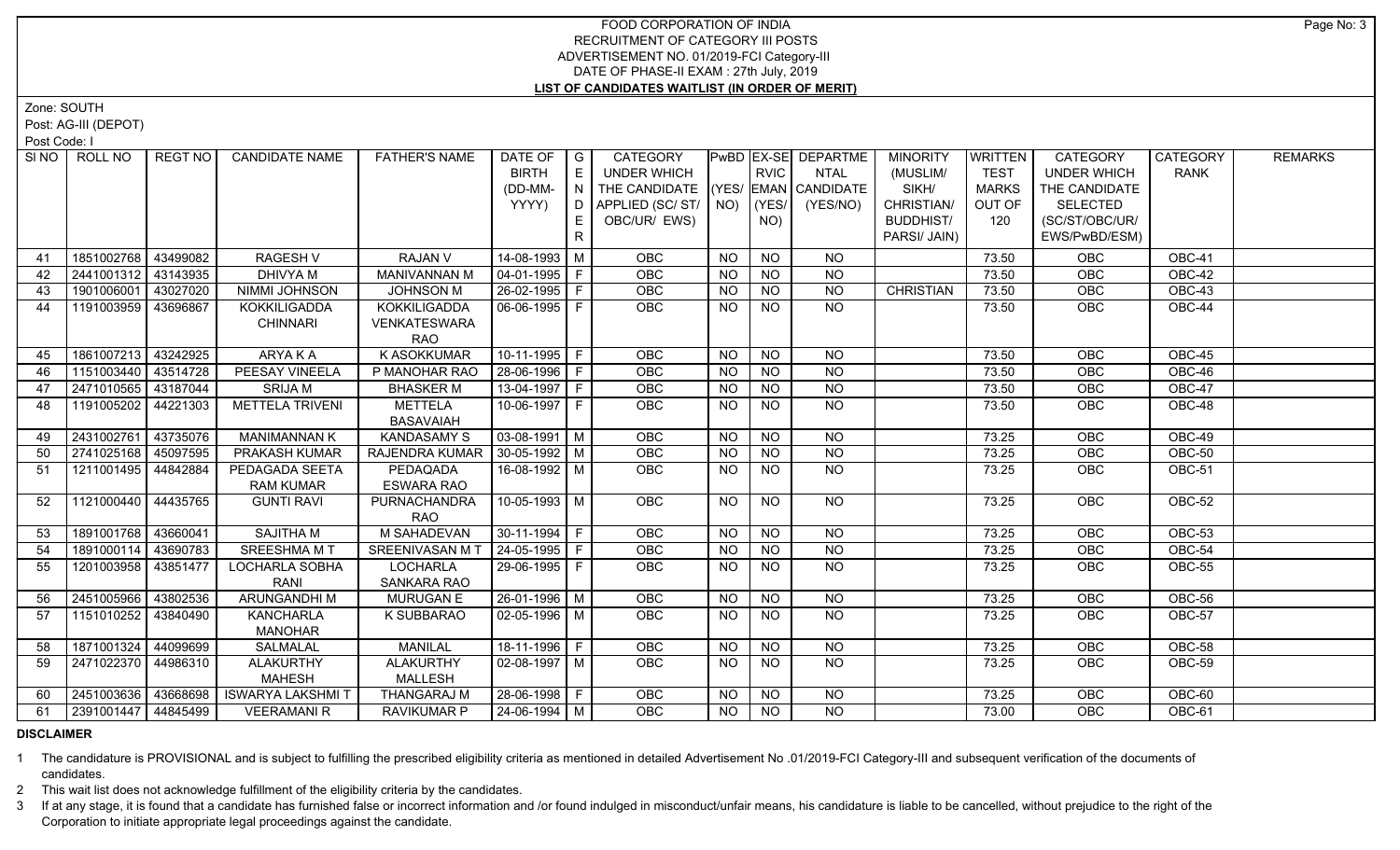Zone: SOUTH

Post: AG-III (DEPOT)

Post Code: I

| SI NO I  | ROLL NO                | REGT NO I | <b>CANDIDATE NAME</b>         | <b>FATHER'S NAME</b>                                      | DATE OF              | $\overline{\phantom{a}}$ $\overline{\phantom{a}}$ | <b>CATEGORY</b>                    |           |                 | <b>PwBD EX-SE DEPARTME</b> | <b>MINORITY</b>  | WRITTEN        | <b>CATEGORY</b>    | CATEGORY      | <b>REMARKS</b> |
|----------|------------------------|-----------|-------------------------------|-----------------------------------------------------------|----------------------|---------------------------------------------------|------------------------------------|-----------|-----------------|----------------------------|------------------|----------------|--------------------|---------------|----------------|
|          |                        |           |                               |                                                           | <b>BIRTH</b>         | E                                                 | <b>UNDER WHICH</b>                 |           | <b>RVIC</b>     | <b>NTAL</b>                | (MUSLIM/         | <b>TEST</b>    | <b>UNDER WHICH</b> | <b>RANK</b>   |                |
|          |                        |           |                               |                                                           | (DD-MM-              | N                                                 | THE CANDIDATE (YES/ EMAN CANDIDATE |           |                 |                            | SIKH/            | <b>MARKS</b>   | THE CANDIDATE      |               |                |
|          |                        |           |                               |                                                           | YYYY)                | D                                                 | APPLIED (SC/ST/                    |           | $NO)$ (YES/     | (YES/NO)                   | CHRISTIAN/       | OUT OF         | <b>SELECTED</b>    |               |                |
|          |                        |           |                               |                                                           |                      | E.                                                | OBC/UR/ EWS)                       |           | NO)             |                            | <b>BUDDHIST/</b> | 120            | (SC/ST/OBC/UR/     |               |                |
|          |                        |           |                               |                                                           |                      | $\mathsf{R}$                                      |                                    |           |                 |                            | PARSI/ JAIN)     |                | EWS/PwBD/ESM)      |               |                |
| 62       | 2431000982             | 44388308  | <b>SATHISH S</b>              | <b>SELVAM P</b>                                           | 08-10-1995 M         |                                                   | <b>OBC</b>                         | NO        | <b>NO</b>       | <b>NO</b>                  |                  | 73.00          | <b>OBC</b>         | OBC-62        |                |
| 63       | 2201002282             | 43699259  | PRAVINKUMAR V                 | VIJAYAN                                                   | 28-10-1995   M       |                                                   | <b>OBC</b>                         | <b>NO</b> | <b>NO</b>       | $N$ O                      |                  | 73.00          | OBC                | <b>OBC-63</b> |                |
| 64       | 2391003685             | 44060271  | SANDHYA R                     | <b>RAJENDRAKUMAR</b>                                      | 10-01-1996 F         |                                                   | OBC                                | <b>NO</b> | <b>NO</b>       | $N$ O                      |                  | 73.00          | OBC                | OBC-64        |                |
| 65       | 2441003585             | 43617390  | ARUNA S                       | SADASIVAM R                                               | 09-06-1997 F         |                                                   | OBC                                | <b>NO</b> | <b>NO</b>       | $N$ O                      |                  | 73.00          | OBC                | OBC-65        |                |
| 66       | 2471026156 43451489    |           | <b>GAJARAJA RAJESH</b>        | <b>G SWAMY</b>                                            | $11-07-1992$ M       |                                                   | <b>OBC</b>                         | NO.       | <b>NO</b>       | $N$ O                      |                  | 72.75          | OBC                | OBC-66        |                |
|          |                        |           | <b>KUMAR</b>                  |                                                           |                      |                                                   |                                    |           |                 |                            |                  |                |                    |               |                |
| 67       | 2381006760             | 45078962  | <b>SIVARAMAN K</b>            | KUMARAVEL                                                 | 27-07-1994 M         |                                                   | OBC                                | <b>NO</b> | <b>NO</b>       | <b>NO</b>                  |                  | 72.75          | OBC                | OBC-67        |                |
| 68       | 2391000619             | 43088219  | SARANYA                       | <b>KUPPUSAMY</b>                                          | 23-09-1994   F       |                                                   | <b>OBC</b>                         | NO.       | <b>NO</b>       | <b>NO</b>                  |                  | 72.75          | OBC                | OBC-68        |                |
|          |                        |           | <b>KUPPUSAMY</b>              |                                                           |                      |                                                   |                                    |           |                 |                            |                  |                |                    |               |                |
| 69       | 2391000579 43389954    |           | <b>TAMILMANI R</b>            | <b>RAMAMOORTHY</b>                                        | $06-11-1994$ M       |                                                   | OBC                                | <b>NO</b> | <b>NO</b>       | <b>NO</b>                  |                  | 72.75          | OBC                | OBC-69        |                |
| 70       | 2381009720 44675618    |           | JOHNNY HUDSON J               | <b>JOSEPH AGASTIN</b>                                     | 04-10-1995   M       |                                                   | OBC                                | <b>NO</b> | $\overline{NQ}$ | $\overline{NQ}$            |                  | 72.75          | <b>OBC</b>         | <b>OBC-70</b> |                |
|          |                        |           |                               | G                                                         |                      |                                                   |                                    |           |                 |                            |                  |                |                    |               |                |
| 71       | 2491000738 44526446    |           | <b>KATREVULA NAVYA</b>        | <b>KATREVULA</b>                                          | 19-04-1996 F         |                                                   | <b>OBC</b>                         | NO        | <b>NO</b>       | NO                         |                  | 72.75          | OBC                | <b>OBC-71</b> |                |
|          |                        |           |                               | LAXMAIAH                                                  |                      |                                                   |                                    |           |                 |                            |                  |                |                    |               |                |
| 72       | 1151000862 43349476    |           | SIVA SANKAR GORU              | <b>GORU SURYA</b>                                         | $01-01-1997$ M       |                                                   | <b>OBC</b>                         | NO.       | <b>NO</b>       | NO                         |                  | 72.75          | OBC                | OBC-72        |                |
| 73       | 2421001459 44063116    |           | VIDHYA D I                    | <b>VENKATA RAMANA</b><br>IRUTHAYARAJAN D   21-07-1997   F |                      |                                                   | <b>OBC</b>                         | <b>NO</b> | <b>NO</b>       | <b>NO</b>                  | <b>CHRISTIAN</b> | 72.75          | OBC                | OBC-73        |                |
|          | 2411000672             | 43349919  |                               | PERIYAKARUPPU P                                           | 08-09-1997 F         |                                                   |                                    | <b>NO</b> | <b>NO</b>       | <b>NO</b>                  |                  |                |                    | OBC-74        |                |
| 74       | 2451004231             | 43537576  | ANGAYARKANNI P<br>DEEBEKA N M | <b>MANIP</b>                                              | 06-02-1992   F       |                                                   | <b>OBC</b><br>OBC                  | <b>NO</b> | <b>NO</b>       | $N$ O                      |                  | 72.75<br>72.50 | OBC<br>OBC         | OBC-75        |                |
| 75<br>76 |                        |           | <b>RAMAN KUMAR</b>            | <b>TUMUGANTI</b>                                          |                      |                                                   |                                    |           |                 | <b>NO</b>                  |                  |                |                    | OBC-76        |                |
|          | 2471016509             | 44693618  | <b>TUMUGANTI</b>              | <b>VIJAYA KUMAR</b>                                       | $05-10-1993$   M     |                                                   | <b>OBC</b>                         | NO.       | <b>NO</b>       |                            |                  | 72.50          | OBC                |               |                |
| 77       | 2431003228             | 45141484  | KARTHIKEYAN A K               | <b>KUMARESAN M</b>                                        | 17-12-1993 M         |                                                   | OBC                                | <b>NO</b> | <b>NO</b>       | <b>NO</b>                  |                  | 72.50          | <b>OBC</b>         | OBC-77        |                |
| 78       | 2431000194             | 45056641  | AJITH KUMAR N                 | <b>NAGARAJAN S</b>                                        | 12-11-1996 M         |                                                   | <b>OBC</b>                         | <b>NO</b> | <b>NO</b>       | <b>NO</b>                  |                  | 72.50          | OBC                | OBC-78        |                |
|          | 2431003428             | 43182645  | SELVAKUMAR M                  | MURUGESAN C                                               | 25-07-1989 M         |                                                   | <b>OBC</b>                         | <b>NO</b> | <b>NO</b>       | <b>NO</b>                  |                  | 72.25          | OBC                | OBC-79        |                |
| 79       | 1151007080             | 43249914  | NALLABOTHULA                  | N NAGENDRA                                                | 28-06-1991   M       |                                                   | <b>OBC</b>                         | <b>NO</b> | <b>NO</b>       | NO.                        |                  | 72.25          | OBC                | OBC-80        |                |
| 80       |                        |           | MALLIKARJUNA                  |                                                           |                      |                                                   |                                    |           |                 |                            |                  |                |                    |               |                |
| 81       | 1191000241             | 44010860  | AVULA NEELAMAIAH              | <b>AVULA</b>                                              | 08-06-1992 M         |                                                   | <b>OBC</b>                         | <b>NO</b> | <b>NO</b>       | NO                         |                  | 72.25          | <b>OBC</b>         | <b>OBC-81</b> |                |
|          |                        |           |                               | VENKATESWARLU                                             |                      |                                                   |                                    |           |                 |                            |                  |                |                    |               |                |
|          | 82 2451005607 44874535 |           | <b>RAMADEVIB</b>              | <b>BHASKARAN S</b>                                        | $ 24 - 01 - 1993 $ F |                                                   | OBC                                | NO.       | NO.             | NO.                        |                  | 72.25          | <b>OBC</b>         | OBC-82        |                |
|          |                        |           |                               |                                                           |                      |                                                   |                                    |           |                 |                            |                  |                |                    |               |                |

#### **DISCLAIMER**

1 The candidature is PROVISIONAL and is subject to fulfilling the prescribed eligibility criteria as mentioned in detailed Advertisement No .01/2019-FCI Category-III and subsequent verification of the documents of candidates.

2 This wait list does not acknowledge fulfillment of the eligibility criteria by the candidates.

3 If at any stage, it is found that a candidate has furnished false or incorrect information and /or found indulged in misconduct/unfair means, his candidature is liable to be cancelled, without prejudice to the right of t Corporation to initiate appropriate legal proceedings against the candidate.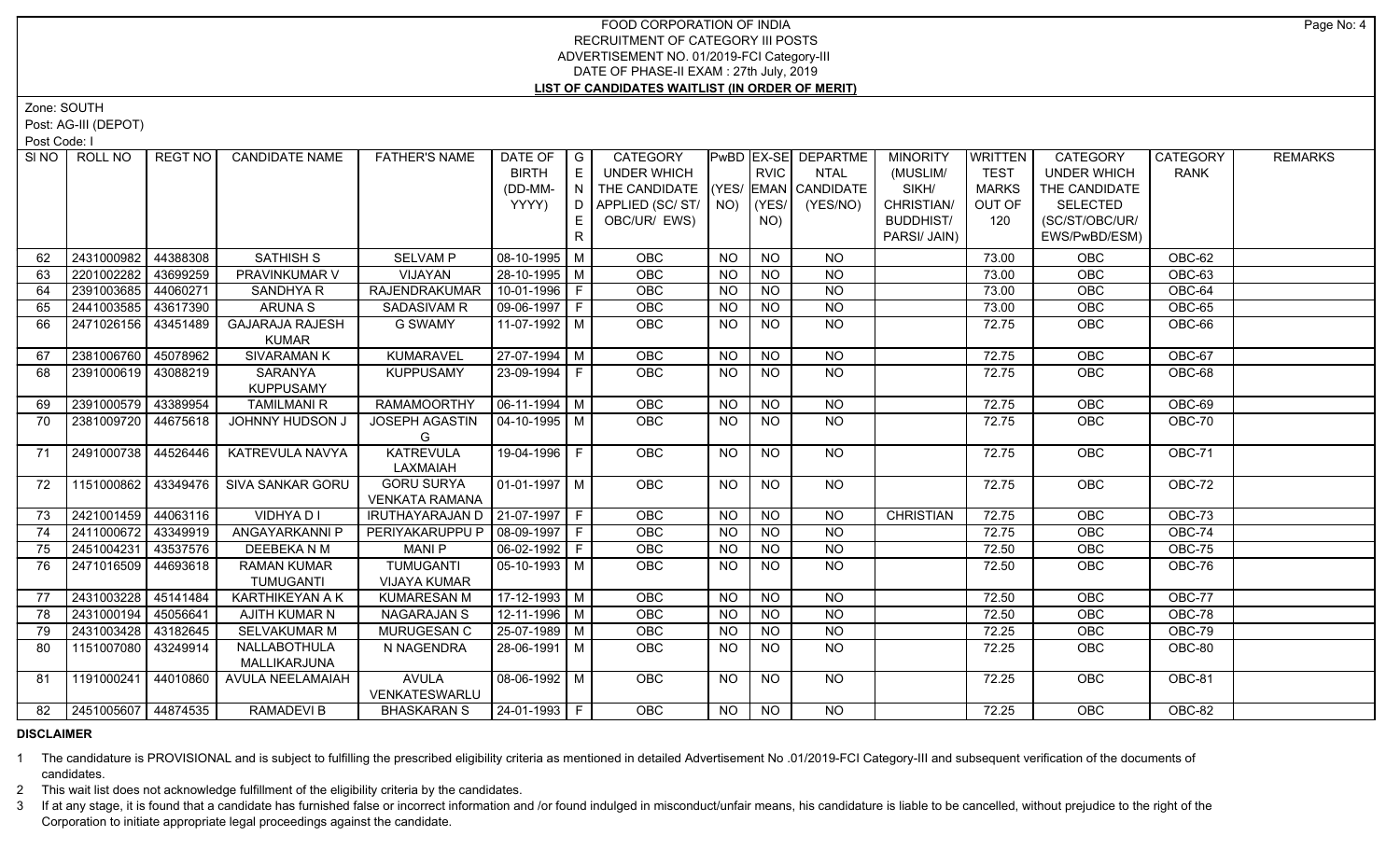Zone: SOUTH

Post: AG-III (DEPOT)

Post Code: I

|     | SINO   ROLL NO        | REGT NO  | <b>CANDIDATE NAME</b>                 | <b>FATHER'S NAME</b>                   | DATE OF<br><b>BIRTH</b><br>(DD-MM-<br>YYYY) | $\overline{\phantom{a}}$ $\overline{\phantom{a}}$<br>E<br> N | <b>CATEGORY</b><br><b>UNDER WHICH</b><br>THE CANDIDATE<br>  D   APPLIED (SC/ ST/   NO)   (YES/ |           | <b>RVIC</b>    | <b>PwBD EX-SE DEPARTME</b><br><b>NTAL</b><br>$ YES/$ EMAN $ $ CANDIDATE<br>(YES/NO) | <b>MINORITY</b><br>(MUSLIM/<br>SIKH/<br>CHRISTIAN/ | WRITTEN<br><b>TEST</b><br><b>MARKS</b><br>OUT OF | <b>CATEGORY</b><br><b>UNDER WHICH</b><br>THE CANDIDATE<br><b>SELECTED</b> | CATEGORY<br><b>RANK</b> | <b>REMARKS</b> |
|-----|-----------------------|----------|---------------------------------------|----------------------------------------|---------------------------------------------|--------------------------------------------------------------|------------------------------------------------------------------------------------------------|-----------|----------------|-------------------------------------------------------------------------------------|----------------------------------------------------|--------------------------------------------------|---------------------------------------------------------------------------|-------------------------|----------------|
|     |                       |          |                                       |                                        |                                             | E.<br>$\mathsf{R}$                                           | OBC/UR/ EWS)                                                                                   |           | NO)            |                                                                                     | <b>BUDDHIST/</b><br>PARSI/ JAIN)                   | 120                                              | (SC/ST/OBC/UR/<br>EWS/PwBD/ESM)                                           |                         |                |
| 83  | 2411004594            | 45193409 | <b>RADHAKRISHNAN K</b>                | KONDALRAVI                             | $\vert$ 03-02-1993 $\vert$ M                |                                                              | <b>OBC</b>                                                                                     | <b>NO</b> | <b>NO</b>      | NO                                                                                  |                                                    | 72.25                                            | <b>OBC</b>                                                                | OBC-83                  |                |
| 84  | 1151009589            | 44689210 | KONCHADA GANESH<br><b>NAIDU</b>       | <b>KONCHADA</b><br>RAMANA              | 31-05-1994 M                                |                                                              | <b>OBC</b>                                                                                     | NO.       | <b>NO</b>      | <b>NO</b>                                                                           |                                                    | 72.25                                            | <b>OBC</b>                                                                | OBC-84                  |                |
| 85  | 2471025617            | 43035005 | VADDEMAN<br><b>MOULALI</b>            | <b>VADDEMAN PEERA</b><br>VALI          | 18-06-1994 M                                |                                                              | OBC                                                                                            | <b>NO</b> | <b>NO</b>      | NO                                                                                  |                                                    | 72.25                                            | <b>OBC</b>                                                                | OBC-85                  |                |
| 86  | 2391003009 43132536   |          | PRIYADHARSHINI G                      | GOVINDARAJU                            | $25 - 12 - 1994$ F                          |                                                              | <b>OBC</b>                                                                                     | <b>NO</b> | <b>NO</b>      | <b>NO</b>                                                                           |                                                    | 72.25                                            | OBC                                                                       | OBC-86                  |                |
| 87  | 2381006134            | 45117080 | <b>SELVASRIM</b>                      | <b>MOHAN</b>                           | 21-03-1996 F                                |                                                              | OBC                                                                                            | <b>NO</b> | <b>NO</b>      | <b>NO</b>                                                                           |                                                    | 72.25                                            | OBC                                                                       | OBC-87                  |                |
| 88  | 1871000218   43693258 |          | AKSHAYA<br>PRASANNAKUMAR              | PRASANNAKUMAR   24-05-1996   F         |                                             |                                                              | OBC                                                                                            | <b>NO</b> | NO.            | <b>NO</b>                                                                           |                                                    | 72.25                                            | OBC                                                                       | OBC-88                  |                |
| 89  | 2451001286 44878698   |          | <b>MARIMUTHU</b><br><b>SURENDAR M</b> | MUTHURAMALINGA   29-05-1996   M<br>M S |                                             |                                                              | <b>OBC</b>                                                                                     | <b>NO</b> | <b>NO</b>      | NO                                                                                  |                                                    | 72.25                                            | <b>OBC</b>                                                                | OBC-89                  |                |
| 90  | 2421001073            | 44646610 | NIVETHA R                             | <b>RAJENDRAN P</b>                     | 20-05-1997 F                                |                                                              | OBC                                                                                            | <b>NO</b> | $N$ O          | NO                                                                                  |                                                    | 72.25                                            | OBC                                                                       | <b>OBC-90</b>           |                |
| 91  | 2411003864            | 43735670 | SARANYA P                             | PALANICHAMY S                          | $\boxed{07-06-1997}$ F                      |                                                              | <b>OBC</b>                                                                                     | <b>NO</b> | $N$ O          | <b>NO</b>                                                                           |                                                    | 72.25                                            | OBC                                                                       | OBC-91                  |                |
| 92  | 2471032582            | 43819935 | A NIHARIKA                            | A VENKAT MOHAN                         | 18-09-1992 F                                |                                                              | OBC                                                                                            | <b>NO</b> | $N$ O          | <b>NO</b>                                                                           |                                                    | 72.00                                            | OBC                                                                       | <b>OBC-92</b>           |                |
| 93  | 2381007848            | 44700335 | VIGNESH G                             | <b>GOVINDARAJAN K</b>                  | 18-06-1993 M                                |                                                              | OBC                                                                                            | <b>NO</b> | <b>NO</b>      | <b>NO</b>                                                                           |                                                    | 72.00                                            | OBC                                                                       | <b>OBC-93</b>           |                |
| 94  | 1861002369            | 43974440 | <b>KIRAN V S</b>                      | <b>SURESHKUMAR</b>                     | 13-12-1993 M                                |                                                              | OBC                                                                                            | <b>NO</b> | <b>NO</b>      | <b>NO</b>                                                                           |                                                    | 72.00                                            | OBC                                                                       | OBC-94                  |                |
| 95  | 2381007527            | 43304928 | <b>ELAKKIYA</b>                       | ELAVAZHAGAN                            | $14-05-1994$ F                              |                                                              | OBC                                                                                            | <b>NO</b> | $N$ O          | $N$ O                                                                               |                                                    | 72.00                                            | OBC                                                                       | <b>OBC-95</b>           |                |
| 96  | 2201002212            | 43323695 | KALAIVANAN                            | ANBAZHAGAN                             | $\boxed{01-09-1994}$ M                      |                                                              | <b>OBC</b>                                                                                     | <b>NO</b> | $N$ O          | N <sub>O</sub>                                                                      |                                                    | 72.00                                            | OBC                                                                       | OBC-96                  |                |
| 97  | 2411000880            | 43660005 | POONGODI N                            | NAMBUVEL M                             | $\boxed{01-06-1995}$ F                      |                                                              | OBC                                                                                            | <b>NO</b> | <b>NO</b>      | $N$ O                                                                               |                                                    | 72.00                                            | OBC                                                                       | <b>OBC-97</b>           |                |
| 98  | 2381002616   43347882 |          | RATHIN ARUN<br><b>KUMAR M A R</b>     | <b>RASITHA</b><br>SABAPATHY            | 25-02-1996 M                                |                                                              | OBC                                                                                            | NO.       | NO.            | NO                                                                                  |                                                    | 72.00                                            | OBC                                                                       | <b>OBC-98</b>           |                |
| 99  | 2411005845 43681246   |          | SARANYA S                             | C SRINIVASAN                           | 27-03-1996 F                                |                                                              | <b>OBC</b>                                                                                     | <b>NO</b> | <b>NO</b>      | <b>NO</b>                                                                           |                                                    | 72.00                                            | OBC                                                                       | OBC-99                  |                |
| 100 | 1891000370            | 43101577 | <b>MITHUN C</b>                       | PRAKASHAN C                            | 19-05-1989 M                                |                                                              | OBC                                                                                            | <b>NO</b> | <b>NO</b>      | <b>NO</b>                                                                           |                                                    | 71.75                                            | OBC                                                                       | <b>OBC-100</b>          |                |
| 101 | 2411001848 43578717   |          | YOGA T                                | THIRUVENGADAM                          | 01-06-1992   F                              |                                                              | <b>OBC</b>                                                                                     | <b>NO</b> | N <sub>O</sub> | NO                                                                                  |                                                    | 71.75                                            | OBC                                                                       | <b>OBC-101</b>          |                |
| 102 | 1191002386            | 44735081 | <b>GODAVARI</b><br>RAVITEJA           | <b>G MURALI</b>                        | 11-07-1993 M                                |                                                              | <b>OBC</b>                                                                                     | <b>NO</b> | <b>NO</b>      | NO.                                                                                 |                                                    | 71.75                                            | <b>OBC</b>                                                                | <b>OBC-102</b>          |                |
| 103 | 1861005330 44345028   |          | <b>SRUTHIP</b>                        | A THAMBAN                              | $13-11-1993$ F                              |                                                              | <b>OBC</b>                                                                                     | <b>NO</b> | <b>NO</b>      | NO                                                                                  |                                                    | 71.75                                            | <b>OBC</b>                                                                | <b>OBC-103</b>          |                |
| 104 | 2381012947   43685888 |          | VIDHYA D                              | DHANDAPANI M                           | $14-06-1994$ F                              |                                                              | <b>OBC</b>                                                                                     | NO.       | NO.            | <b>NO</b>                                                                           |                                                    | 71.75                                            | OBC                                                                       | <b>OBC-104</b>          |                |

# **DISCLAIMER**

1 The candidature is PROVISIONAL and is subject to fulfilling the prescribed eligibility criteria as mentioned in detailed Advertisement No .01/2019-FCI Category-III and subsequent verification of the documents of candidates.

2 This wait list does not acknowledge fulfillment of the eligibility criteria by the candidates.

3 If at any stage, it is found that a candidate has furnished false or incorrect information and /or found indulged in misconduct/unfair means, his candidature is liable to be cancelled, without prejudice to the right of t Corporation to initiate appropriate legal proceedings against the candidate.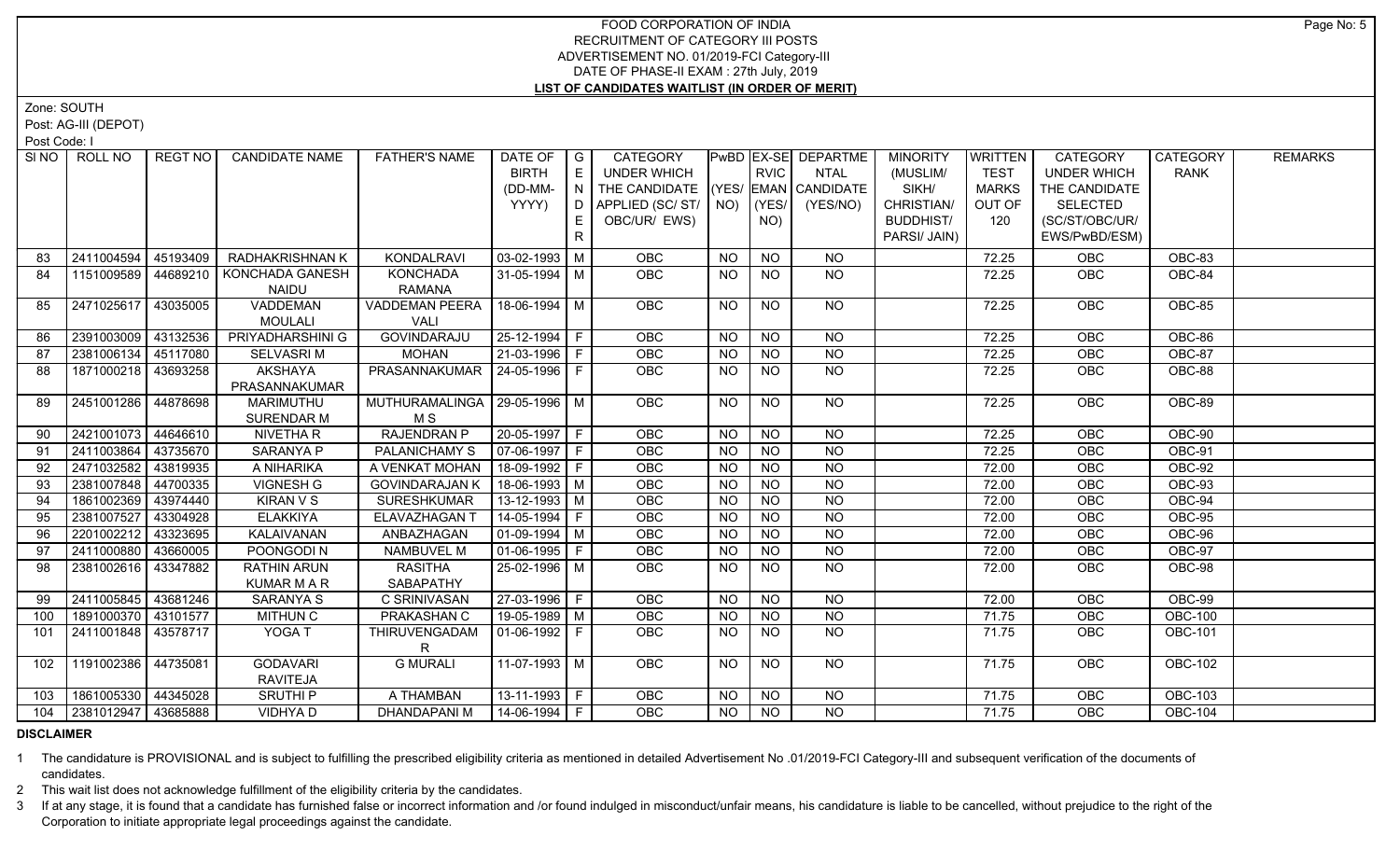Zone: SOUTH

Post: AG-III (DEPOT)

Post Code: I

|     | SINO FROLL NO       | REGT NO  | <b>CANDIDATE NAME</b>      | <b>FATHER'S NAME</b>               | DATE OF $ G $         |    | CATEGORY                           |           |             | <b>PwBD EX-SE DEPARTME</b> | <b>MINORITY</b>  | <b>WRITTEN</b> | <b>CATEGORY</b>    | CATEGORY       | <b>REMARKS</b> |
|-----|---------------------|----------|----------------------------|------------------------------------|-----------------------|----|------------------------------------|-----------|-------------|----------------------------|------------------|----------------|--------------------|----------------|----------------|
|     |                     |          |                            |                                    | <b>BIRTH</b>          | E  | <b>UNDER WHICH</b>                 |           | <b>RVIC</b> | <b>NTAL</b>                | (MUSLIM/         | <b>TEST</b>    | <b>UNDER WHICH</b> | <b>RANK</b>    |                |
|     |                     |          |                            |                                    | (DD-MM-               | N  | THE CANDIDATE (YES/ EMAN CANDIDATE |           |             |                            | SIKH/            | <b>MARKS</b>   | THE CANDIDATE      |                |                |
|     |                     |          |                            |                                    | YYYY)                 | D. | APPLIED (SC/ ST/   NO)             |           | (YES/       | (YES/NO)                   | CHRISTIAN/       | OUT OF         | <b>SELECTED</b>    |                |                |
|     |                     |          |                            |                                    |                       |    | OBC/UR/ EWS)                       |           | NO)         |                            | <b>BUDDHIST/</b> | 120            | (SC/ST/OBC/UR/     |                |                |
|     |                     |          |                            |                                    |                       | R  |                                    |           |             |                            | PARSI/ JAIN)     |                | EWS/PwBD/ESM)      |                |                |
| 105 | 1151005631 43217476 |          | <b>BUSANI ALAVELU</b>      | <b>BUSANI</b><br><b>VENKATAIAH</b> | 05-08-1994            |    | OBC                                | <b>NO</b> | <b>NO</b>   | NO                         |                  | 71.75          | OBC                | <b>OBC-105</b> |                |
| 106 | 2451001661          | 43944013 | <b>SRIDEVI A</b>           | ARULMOORTHY R                      | $ 21-01-1996 F$       |    | OBC                                | <b>NO</b> | <b>NO</b>   | <b>NO</b>                  |                  | 71.75          | OBC                | <b>OBC-106</b> |                |
| 107 | 1191005794 44400198 |          | ARAMANDLA<br><b>ASEESH</b> | ARAMANDLA<br><b>DAVIDSON</b>       | 28-08-1997   M        |    | <b>OBC</b>                         | NO.       | <b>NO</b>   | <b>NO</b>                  | <b>CHRISTIAN</b> | 71.75          | <b>OBC</b>         | <b>OBC-107</b> |                |
| 108 | 1871002524          | 43259948 | ANJU S                     | <b>C K SADASIVAN</b>               | $11-11-1989$ F        |    | OBC                                | <b>NO</b> | <b>NO</b>   | <b>NO</b>                  |                  | 71.50          | OBC                | <b>OBC-108</b> |                |
| 109 | 2411003314 44095090 |          | <b>UMA MAHESWARI A</b>     | ASHOK KUMAR G                      | 02-07-1994 F          |    | OBC                                | NO.       | <b>NO</b>   | $\overline{NO}$            |                  | 71.50          | <b>OBC</b>         | <b>OBC-109</b> |                |
| 110 | 2451003868 43639870 |          | <b>CHANDRALEGA E</b>       | <b>ESWARAN K</b>                   | 26-02-1996 F          |    | OBC                                | <b>NO</b> | <b>NO</b>   | <b>NO</b>                  |                  | 71.50          | OBC                | <b>OBC-110</b> |                |
| 111 | 1191003961          | 43442739 | <b>VINJAMURI HEMA</b>      | V SRINIVASA RAO                    | I 25-04-1996 F        |    | <b>OBC</b>                         | NO.       | <b>NO</b>   | <b>NO</b>                  |                  | 71.50          | <b>OBC</b>         | <b>OBC-111</b> |                |
| 112 | 1911000396 44085128 |          | MADHURI<br>AARSHAKC        | CHIL PRAKASHAN K   25-09-1996   F  |                       |    | <b>OBC</b>                         | NO.       | <b>NO</b>   | NO.                        |                  | 71.50          | <b>OBC</b>         | <b>OBC-112</b> |                |
|     |                     |          |                            |                                    |                       |    |                                    |           |             |                            |                  |                |                    |                |                |
| 113 | 1191004447 44087652 |          | NAGULAPALLI M N            | NAGULAPALLI                        |                       |    | <b>OBC</b>                         | NO.       | NO.         | NO.                        |                  | 71.50          | OBC                | <b>OBC-113</b> |                |
|     |                     |          | <b>VENKATA DURGA</b>       | <b>CHINTA SRINIVASA</b>            |                       |    |                                    |           |             |                            |                  |                |                    |                |                |
|     |                     |          | MANVI                      | <b>KUMAR</b>                       |                       |    |                                    |           |             |                            |                  |                |                    |                |                |
| 114 | 2401000041          | 43940011 | <b>HEMALATHA P</b>         | PADMANABAN M                       | $ 09-06-1997 F$       |    | OBC                                | <b>NO</b> | <b>NO</b>   | <b>NO</b>                  |                  | 71.50          | <b>OBC</b>         | <b>OBC-114</b> |                |
| 115 | 1201000606 44004449 |          | <b>KUNDI KIRAN</b>         | KUNDI VENKATA                      | 14-12-1989   M        |    | <b>OBC</b>                         | NO.       | <b>NO</b>   | NO                         |                  | 71.25          | <b>OBC</b>         | <b>OBC-115</b> |                |
|     |                     |          | <b>KUMAR</b>               | <b>RAMANA</b>                      |                       |    |                                    |           |             |                            |                  |                |                    |                |                |
| 116 | 2451004596 45197278 |          | <b>VINOTH BHARATHI J</b>   | <b>JEEVA TAGORE E</b>              | $\sqrt{02-01-1990}$ M |    | <b>OBC</b>                         | NO.       | <b>NO</b>   | <b>NO</b>                  |                  | 71.25          | <b>OBC</b>         | <b>OBC-116</b> |                |
| 117 | 1191005872 43290951 |          | MUVVA GURAVAYYA            | MUVVA OBULESU                      | $\sqrt{08-06-1991}$ M |    | OBC                                | <b>NO</b> | <b>NO</b>   | $N$ O                      |                  | 71.25          | OBC                | <b>OBC-117</b> |                |
| 118 | 2471005851          | 44214003 | <b>VINOD KUMAR B</b>       | VISHNUVARDHAN B   18-06-1992   M   |                       |    | OBC                                | <b>NO</b> | $N$ O       | $N$ O                      |                  | 71.25          | OBC                | <b>OBC-118</b> |                |
| 119 | 2471024247          | 44629116 | <b>JORELA SUDHAKAR</b>     | JORELA POCHAIAH   15-07-1992   M   |                       |    | OBC                                | NO.       | <b>NO</b>   | N <sub>O</sub>             |                  | 71.25          | OBC                | <b>OBC-119</b> |                |
| 120 | 2411005126 43451303 |          | JEGADEESHKUMAR             | <b>KALYANIK</b>                    | 07-06-1993 M          |    | OBC                                | NO.       | <b>NO</b>   | <b>NO</b>                  |                  | 71.25          | <b>OBC</b>         | <b>OBC-120</b> |                |
| 121 | 1901007263 43198437 |          | <b>RESHMA S R</b>          | V SANAL KUMAR                      | 25-08-1993 F          |    | <b>OBC</b>                         | <b>NO</b> | $N$ O       | $N$ O                      |                  | 71.25          | <b>OBC</b>         | <b>OBC-121</b> |                |
| 122 | 1191008360 44569395 |          | KATRU SHINY BETH           | KATRU PAUL RAJU   22-12-1993   F   |                       |    | OBC                                | <b>NO</b> | <b>NO</b>   | <b>NO</b>                  |                  | 71.25          | <b>OBC</b>         | <b>OBC-122</b> |                |
| 123 | 1891001239 43533332 |          | AISWARIA MOHAN E           | MOHANAN E                          | 19-06-1994   F        |    | OBC                                | <b>NO</b> | <b>NO</b>   | $N$ O                      |                  | 71.25          | OBC                | <b>OBC-123</b> |                |
| 124 | 2421000227 43615065 |          | BEBI SANCTONE D C          | <b>DENSINGH D</b>                  | 19-08-1994 F          |    | OBC                                | <b>NO</b> | $N$ O       | <b>NO</b>                  | <b>CHRISTIAN</b> | 71.25          | OBC                | <b>OBC-124</b> |                |
|     |                     |          |                            |                                    |                       |    |                                    |           |             |                            |                  |                |                    |                |                |

# **DISCLAIMER**

1 The candidature is PROVISIONAL and is subject to fulfilling the prescribed eligibility criteria as mentioned in detailed Advertisement No .01/2019-FCI Category-III and subsequent verification of the documents of candidates.

2 This wait list does not acknowledge fulfillment of the eligibility criteria by the candidates.

3 If at any stage, it is found that a candidate has furnished false or incorrect information and /or found indulged in misconduct/unfair means, his candidature is liable to be cancelled, without prejudice to the right of t Corporation to initiate appropriate legal proceedings against the candidate.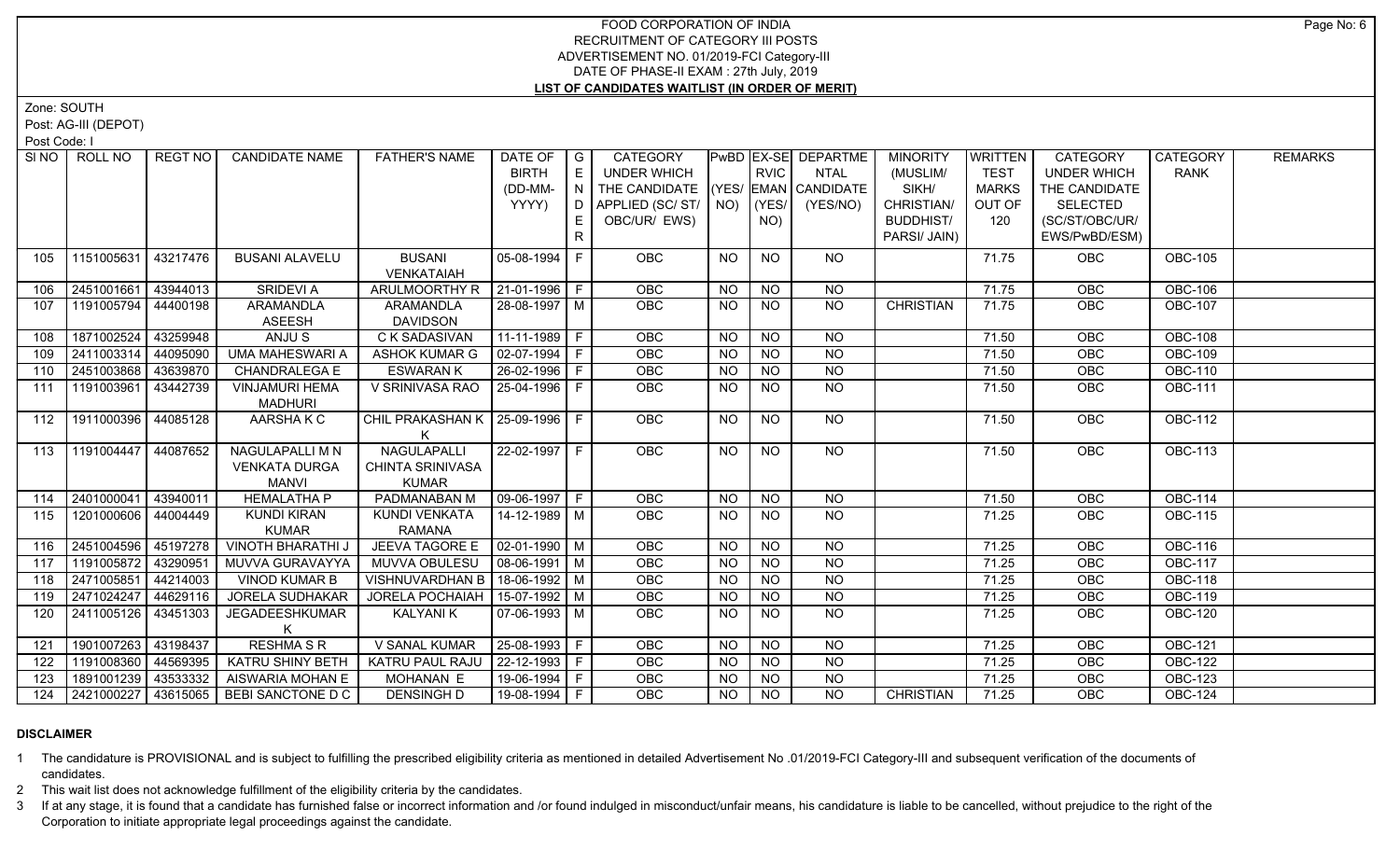Zone: SOUTH

Post: AG-III (DEPOT)

Post Code: I

| SINO | ROLL NO             | REGT NO  | <b>CANDIDATE NAME</b>                    | <b>FATHER'S NAME</b>               | DATE OF<br><b>BIRTH</b> | $\overline{\phantom{a}}$ $\overline{\phantom{a}}$ | CATEGORY<br><b>UNDER WHICH</b>                            |                 | <b>RVIC</b>     | PwBD EX-SE DEPARTME | <b>MINORITY</b>   | WRITTEN<br><b>TEST</b> | <b>CATEGORY</b>                     | CATEGORY       | <b>REMARKS</b> |
|------|---------------------|----------|------------------------------------------|------------------------------------|-------------------------|---------------------------------------------------|-----------------------------------------------------------|-----------------|-----------------|---------------------|-------------------|------------------------|-------------------------------------|----------------|----------------|
|      |                     |          |                                          |                                    |                         | E                                                 |                                                           |                 |                 | <b>NTAL</b>         | (MUSLIM/<br>SIKH/ |                        | <b>UNDER WHICH</b><br>THE CANDIDATE | <b>RANK</b>    |                |
|      |                     |          |                                          |                                    | (DD-MM-<br>YYYY)        | $\overline{N}$<br>D.                              | THE CANDIDATE (YES/ EMAN CANDIDATE<br>APPLIED (SC/ST/ NO) |                 | (YES/           |                     | CHRISTIAN/        | <b>MARKS</b><br>OUT OF | <b>SELECTED</b>                     |                |                |
|      |                     |          |                                          |                                    |                         |                                                   | OBC/UR/ EWS)                                              |                 |                 | (YES/NO)            | <b>BUDDHIST/</b>  | 120                    | (SC/ST/OBC/UR/                      |                |                |
|      |                     |          |                                          |                                    |                         | E<br>$\mathsf{R}$                                 |                                                           |                 | NO)             |                     | PARSI/ JAIN)      |                        | EWS/PwBD/ESM)                       |                |                |
|      |                     |          |                                          |                                    |                         |                                                   |                                                           |                 |                 |                     |                   |                        |                                     |                |                |
| 125  | 1151002097          | 43704794 | SHIVANI BHAVANI                          | <b>T PREM KUMAR</b>                | 12-10-1994 F            |                                                   | OBC                                                       | <b>NO</b>       | <b>NO</b>       | NO                  |                   | 71.25                  | OBC                                 | <b>OBC-125</b> |                |
|      |                     |          | TANGALLAPALLY                            |                                    |                         |                                                   |                                                           |                 |                 |                     |                   |                        |                                     |                |                |
| 126  | 2451004286          | 43404266 | RAMIYA A                                 | <b>ANTONY K</b>                    | 11-02-1995 F            |                                                   | OBC                                                       | <b>NO</b>       | <b>NO</b>       | <b>NO</b>           | <b>CHRISTIAN</b>  | 71.25                  | OBC                                 | OBC-126        |                |
| 127  | 1151010979 43948419 |          | <b>BANALA MURARI</b>                     | <b>BANALA</b>                      | 20-10-1995 M            |                                                   | <b>OBC</b>                                                | <b>NO</b>       | NO.             | NO                  |                   | 71.25                  | <b>OBC</b>                          | <b>OBC-127</b> |                |
|      |                     |          | SAINATH                                  | CHALAPATHI                         |                         |                                                   |                                                           |                 |                 |                     |                   |                        |                                     |                |                |
| 128  | 2451004829          | 43460652 | <b>ESAKKIAMMAL M</b>                     | <b>MUTHU KRISHNAN</b>              | 10-06-1996 F            |                                                   | <b>OBC</b>                                                | <b>NO</b>       | <b>NO</b>       | NO                  |                   | 71.25                  | <b>OBC</b>                          | <b>OBC-128</b> |                |
|      |                     |          |                                          | M                                  |                         |                                                   |                                                           |                 |                 |                     |                   |                        |                                     |                |                |
| 129  | 2471032216          | 44947541 | <b>DANTHALA RAJU</b>                     | <b>MARUTHI</b>                     | 07-09-1996 M            |                                                   | OBC                                                       | N <sub>O</sub>  | $\overline{NO}$ | $\overline{NO}$     |                   | 71.25                  | <b>OBC</b>                          | <b>OBC-129</b> |                |
| 130  | 2391004498 44407254 |          | <b>GOWTHAM K</b>                         | <b>KARUPPASAMY P</b>               | $\sqrt{06-10-1996}$ M   |                                                   | <b>OBC</b>                                                | <b>NO</b>       | N <sub>O</sub>  | $\overline{NO}$     |                   | 71.25                  | <b>OBC</b>                          | <b>OBC-130</b> |                |
| 131  | 2421001312          | 44075313 | <b>SHALEN THAMPIS</b>                    | SELVIN <sub>C</sub>                | 21-10-1996   M          |                                                   | <b>OBC</b>                                                | <b>NO</b>       | <b>NO</b>       | <b>NO</b>           | <b>CHRISTIAN</b>  | 71.25                  | OBC                                 | <b>OBC-131</b> |                |
| 132  | 1191000155          | 43478595 | <b>BATHULA</b>                           | <b>BATHULA</b>                     | 20-06-1997 M            |                                                   | OBC                                                       | <b>NO</b>       | <b>NO</b>       | NO                  |                   | 71.25                  | OBC                                 | <b>OBC-132</b> |                |
|      |                     |          | CHINNAGURAVAIAH                          | <b>RAVANAIAH</b>                   |                         |                                                   |                                                           |                 |                 |                     |                   |                        |                                     |                |                |
| 133  | 2441002584          | 43268464 | <b>KAVITHA M</b>                         | <b>MANI</b>                        | $06-04-1992$ F          |                                                   | <b>OBC</b>                                                | <b>NO</b>       | $N$ O           | $N$ <sup>O</sup>    |                   | 71.00                  | OBC                                 | <b>OBC-133</b> |                |
| 134  | 2441005059          | 44340703 | <b>PRATHEEBA A</b>                       | <b>ANBAZHAGAN K</b>                | $ 27-01-1993 F$         |                                                   | OBC                                                       | $N$ O           | $N$ O           | $N$ <sup>O</sup>    |                   | 71.00                  | OBC                                 | <b>OBC-134</b> |                |
| 135  | 2471021082          | 43310359 | <b>VENNELA RANGU</b>                     | <b>RAJESHAM</b>                    | $07-06-1993$ F          |                                                   | OBC                                                       | <b>NO</b>       | $N$ O           | $N$ O               |                   | 71.00                  | OBC                                 | <b>OBC-135</b> |                |
| 136  | 2431001389          | 43924213 | SATHISHKUMAR T                           | THANGARASU                         | 26-06-1995   M          |                                                   | <b>OBC</b>                                                | <b>NO</b>       | <b>NO</b>       | $N$ O               |                   | 71.00                  | OBC                                 | <b>OBC-136</b> |                |
| 137  | 1171000666          | 43354268 | <b>GOLLAPALLI</b>                        | <b>GOLLAPALLI</b>                  | $01-07-1995$ M          |                                                   | <b>OBC</b>                                                | <b>NO</b>       | NO              | NO                  |                   | 71.00                  | OBC                                 | <b>OBC-137</b> |                |
|      |                     |          | SIVASANKAR                               | SURYANARAYANA                      |                         |                                                   |                                                           |                 |                 |                     |                   |                        |                                     |                |                |
| 138  | 1151003949          | 43534215 | <b>SANJAMALA NAGA</b>                    | SANJAMALA                          | 12-07-1995 F            |                                                   | <b>OBC</b>                                                | <b>NO</b>       | <b>NO</b>       | NO                  |                   | 71.00                  | <b>OBC</b>                          | <b>OBC-138</b> |                |
|      |                     |          | <b>SIREESHA</b>                          | <b>JANAKIRAM</b>                   |                         |                                                   |                                                           |                 |                 |                     |                   |                        |                                     |                |                |
| 139  | 1151006063          | 43238062 | <b>YEMINENI</b>                          | YYEMINENI                          | 26-08-1995 M            |                                                   | <b>OBC</b>                                                | <b>NO</b>       | <b>NO</b>       | NO                  |                   | 71.00                  | OBC                                 | <b>OBC-139</b> |                |
|      | 2431001321          | 44923150 | <b>GOPIKRISHNA</b><br><b>SINDHUJAA S</b> | SATYANARAYANA<br><b>SIVANANDAM</b> | $11-09-1995$ F          |                                                   | OBC                                                       | $\overline{NO}$ | $\overline{NO}$ | $\overline{NO}$     |                   | 71.00                  | OBC                                 | <b>OBC-140</b> |                |
| 140  |                     |          |                                          |                                    |                         |                                                   |                                                           |                 |                 |                     |                   |                        |                                     |                |                |
| 141  | 1151010100          | 44434890 | <b>MANDLA TEJASWINI</b>                  | M SUBBAIAH                         | 04-01-1996   F          |                                                   | OBC                                                       | <b>NO</b>       | <b>NO</b>       | <b>NO</b>           |                   | 71.00                  | OBC                                 | <b>OBC-141</b> |                |
| 142  | 2381010050          | 44139459 | <b>ASWIN SM</b>                          | M S SARAVANAN                      | $27-01-1996$ M          |                                                   | OBC                                                       | <b>NO</b>       | <b>NO</b>       | $\overline{NO}$     |                   | 71.00                  | OBC                                 | <b>OBC-142</b> |                |
| 143  | 2421000621          | 44434705 | <b>SUJIM</b>                             | MURUGAPPAN S                       | 21-02-1997 F            |                                                   | <b>OBC</b>                                                | <b>NO</b>       | <b>NO</b>       | $\overline{NO}$     |                   | 71.00                  | OBC                                 | <b>OBC-143</b> |                |
| 144  | 2451000891          | 45178533 | <b>VIGNESH R</b>                         | <b>RAJAM</b>                       | $20-10-1990$ M          |                                                   | OBC                                                       | <b>NO</b>       | <b>NO</b>       | $\overline{NQ}$     |                   | 70.75                  | OBC                                 | <b>OBC-144</b> |                |
| 145  | 1171000193          | 43585703 | KAKARLAMUDI                              | KAKARLAMUDI                        | 09-04-1994 F            |                                                   | <b>OBC</b>                                                | NO.             | <b>NO</b>       | <b>NO</b>           |                   | 70.75                  | <b>OBC</b>                          | <b>OBC-145</b> |                |
|      |                     |          | <b>NAVYA</b>                             | TATA RAO                           |                         |                                                   |                                                           |                 |                 |                     |                   |                        |                                     |                |                |

# **DISCLAIMER**

1 The candidature is PROVISIONAL and is subject to fulfilling the prescribed eligibility criteria as mentioned in detailed Advertisement No .01/2019-FCI Category-III and subsequent verification of the documents of candidates.

2 This wait list does not acknowledge fulfillment of the eligibility criteria by the candidates.

3 If at any stage, it is found that a candidate has furnished false or incorrect information and /or found indulged in misconduct/unfair means, his candidature is liable to be cancelled, without prejudice to the right of t Corporation to initiate appropriate legal proceedings against the candidate.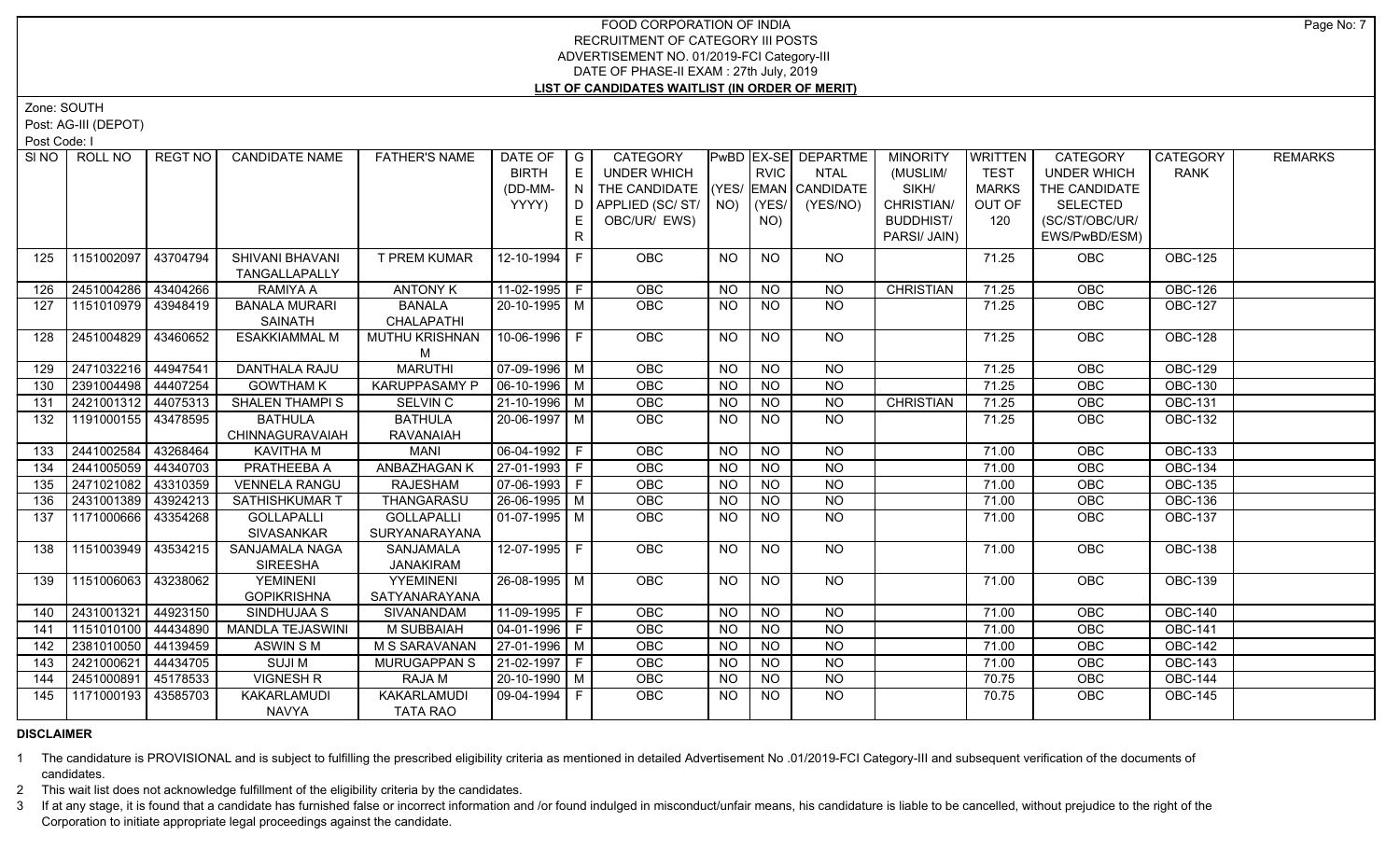Zone: SOUTH

Post: AG-III (DEPOT)

Post Code: I

|     | SINO ROLL NO          | REGT NO I | <b>CANDIDATE NAME</b>                | <b>FATHER'S NAME</b>                | DATE OF   G<br><b>BIRTH</b><br>(DD-MM-<br>YYYY) | E<br>N<br>D<br>$\mathsf{R}$ | CATEGORY<br>UNDER WHICH<br>THE CANDIDATE (YES/ EMAN CANDIDATE<br>APPLIED (SC/ST/<br>OBC/UR/ EWS) | NO)       | <b>RVIC</b><br>(YES/<br>NO) | <b>PwBD EX-SE DEPARTME</b><br><b>NTAL</b><br>(YES/NO) | <b>MINORITY</b><br>(MUSLIM/<br>SIKH/<br>CHRISTIAN/<br><b>BUDDHIST/</b><br>PARSI/ JAIN) | <b>WRITTEN</b><br><b>TEST</b><br><b>MARKS</b><br>OUT OF<br>120 | <b>CATEGORY</b><br><b>UNDER WHICH</b><br>THE CANDIDATE<br><b>SELECTED</b><br>(SC/ST/OBC/UR/<br>EWS/PwBD/ESM) | <b>CATEGORY</b><br><b>RANK</b> | <b>REMARKS</b> |
|-----|-----------------------|-----------|--------------------------------------|-------------------------------------|-------------------------------------------------|-----------------------------|--------------------------------------------------------------------------------------------------|-----------|-----------------------------|-------------------------------------------------------|----------------------------------------------------------------------------------------|----------------------------------------------------------------|--------------------------------------------------------------------------------------------------------------|--------------------------------|----------------|
| 146 | 1201009974            | 44386586  | <b>MANDALA</b><br><b>VENKATESH</b>   | <b>MANDALA</b><br>PYDITHALLI        | 21-06-1994   M                                  |                             | <b>OBC</b>                                                                                       | NO.       | <b>NO</b>                   | NO.                                                   |                                                                                        | 70.75                                                          | <b>OBC</b>                                                                                                   | <b>OBC-146</b>                 |                |
| 147 | 2141001415 43118454   |           | <b>SUNIL KUMAR</b><br><b>BEHERA</b>  | <b>GOBARDHAN</b><br><b>BEHERA</b>   | 05-02-1995   M                                  |                             | <b>OBC</b>                                                                                       | NO.       | NO.                         | NO.                                                   |                                                                                        | 70.75                                                          | <b>OBC</b>                                                                                                   | <b>OBC-147</b>                 |                |
| 148 | 2451005367            | 43970804  | <b>MATHAVI R</b>                     | RAMASUBBU V                         | $20-12-1995$ F                                  |                             | OBC                                                                                              | <b>NO</b> | <b>NO</b>                   | <b>NO</b>                                             |                                                                                        | 70.75                                                          | OBC                                                                                                          | <b>OBC-148</b>                 |                |
| 149 | 2471001195            | 43875228  | <b>NAGU SRIKANTH</b>                 | <b>SOMAIAH</b>                      | 14-05-1996   M                                  |                             | OBC                                                                                              | NO.       | <b>NO</b>                   | NO.                                                   |                                                                                        | 70.75                                                          | OBC                                                                                                          | <b>OBC-149</b>                 |                |
| 150 | 1871001407            | 43993593  | <b>PRIVYA VIJAY P</b>                | <b>VIJAYAN R</b>                    | $10-08-1989$ F                                  |                             | OBC                                                                                              | <b>NO</b> | $\overline{NO}$             | $\overline{NO}$                                       |                                                                                        | 70.50                                                          | OBC                                                                                                          | <b>OBC-150</b>                 |                |
| 151 | 2471030279            | 44825115  | <b>OOTURI ABHISHEK</b>               | <b>OOTURI SHANKAR</b>               | $10-06-1991$ M                                  |                             | OBC                                                                                              | <b>NO</b> | $\overline{NO}$             | $\overline{NO}$                                       |                                                                                        | 70.50                                                          | OBC                                                                                                          | <b>OBC-151</b>                 |                |
| 152 | 1191007181            | 44431234  | ARIKATLA VENKATA<br><b>KARTHIK</b>   | <b>ARIKATLA</b><br>SRINIVASULU      | $02-06-1994$ M                                  |                             | OBC                                                                                              | <b>NO</b> | <b>NO</b>                   | <b>NO</b>                                             |                                                                                        | 70.50                                                          | <b>OBC</b>                                                                                                   | <b>OBC-152</b>                 |                |
| 153 | 1151000410   43707506 |           | <b>RAMINENI</b><br><b>RAVINDRA</b>   | <b>RAMINENI RAMU</b>                | 15-06-1994 M                                    |                             | OBC                                                                                              | <b>NO</b> | <b>NO</b>                   | NO                                                    |                                                                                        | 70.50                                                          | <b>OBC</b>                                                                                                   | <b>OBC-153</b>                 |                |
| 154 | 2401000263            | 43570529  | PYNTHAMIZHAN S                       | <b>SIVAKUMARK</b>                   | $27-12-1994$ M                                  |                             | OBC                                                                                              | <b>NO</b> | <b>NO</b>                   | <b>NO</b>                                             |                                                                                        | 70.50                                                          | <b>OBC</b>                                                                                                   | <b>OBC-154</b>                 |                |
| 155 | 2471034310   44677194 |           | <b>NIDIGONDA</b><br><b>SATHISH</b>   | <b>NIDIGONDA</b><br><b>SRINIVAS</b> | 17-06-1995   M                                  |                             | <b>OBC</b>                                                                                       | NO.       | NO.                         | NO.                                                   |                                                                                        | 70.50                                                          | <b>OBC</b>                                                                                                   | <b>OBC-155</b>                 |                |
| 156 | 1901008046 43775038   |           | <b>VISHNU</b><br><b>VISWANATHAN</b>  | VISWANATHAN D                       | $30 - 06 - 1995$ M                              |                             | OBC                                                                                              | <b>NO</b> | <b>NO</b>                   | NO                                                    |                                                                                        | 70.50                                                          | OBC                                                                                                          | <b>OBC-156</b>                 |                |
| 157 | 2431001732            | 43231818  | <b>BHARATH G</b>                     | <b>GUNASEKARAN S</b>                | $05-09-1995$ M                                  |                             | OBC                                                                                              | <b>NO</b> | <b>NO</b>                   | <b>NO</b>                                             |                                                                                        | 70.50                                                          | OBC                                                                                                          | <b>OBC-157</b>                 |                |
| 158 | 1891004682 44428215   |           | VRUNDHA V M                          | <b>VIJAYAN K</b>                    | 08-09-1995   F                                  |                             | OBC                                                                                              | <b>NO</b> | <b>NO</b>                   | <b>NO</b>                                             |                                                                                        | 70.50                                                          | OBC                                                                                                          | <b>OBC-158</b>                 |                |
| 159 | 2381011024            | 43924476  | PRIYADHARSHINI K                     | <b>KANNAN A</b>                     | 25-09-1995 F                                    |                             | OBC                                                                                              | <b>NO</b> | <b>NO</b>                   | <b>NO</b>                                             |                                                                                        | 70.50                                                          | OBC                                                                                                          | <b>OBC-159</b>                 |                |
| 160 | 1191010738            | 43529223  | <b>DURGA PRASAD</b><br>TEMPALLI      | <b>TEMPALLI RATNA</b><br><b>RAO</b> | $05-10-1995$   M                                |                             | <b>OBC</b>                                                                                       | <b>NO</b> | <b>NO</b>                   | <b>NO</b>                                             |                                                                                        | 70.50                                                          | <b>OBC</b>                                                                                                   | <b>OBC-160</b>                 |                |
| 161 | 1151005242            | 44513259  | V K SUPRIYA                          | VKSIVABRAHMAM 28-08-1996   F        |                                                 |                             | OBC                                                                                              | <b>NO</b> | <b>NO</b>                   | <b>NO</b>                                             |                                                                                        | 70.50                                                          | <b>OBC</b>                                                                                                   | <b>OBC-161</b>                 |                |
| 162 | 1151007905 43127504   |           | THUMUKUNTA<br><b>GANDLA PRIYANKA</b> | T G SREEKANTH                       | 28-08-1997 F                                    |                             | <b>OBC</b>                                                                                       | NO.       | <b>NO</b>                   | NO.                                                   |                                                                                        | 70.50                                                          | <b>OBC</b>                                                                                                   | <b>OBC-162</b>                 |                |
| 163 | 1801003194            | 44930473  | PUNEET YADRAVI                       | <b>BALAPPA</b>                      | 28-03-1990   M                                  |                             | OBC                                                                                              | <b>NO</b> | <b>NO</b>                   | <b>NO</b>                                             |                                                                                        | 70.25                                                          | OBC                                                                                                          | OBC-163                        |                |
| 164 | 2451002893 44040219   |           | VIDHUBALA D                          | DHARMARAJ B                         | 19-07-1990 F                                    |                             | OBC                                                                                              | <b>NO</b> | <b>NO</b>                   | <b>NO</b>                                             |                                                                                        | 70.25                                                          | OBC                                                                                                          | <b>OBC-164</b>                 |                |
| 165 | 1791002579   44082910 |           | <b>G ARUN KUMAR</b>                  | <b>G YELLAPPA</b>                   | 28-05-1993 M                                    |                             | <b>OBC</b>                                                                                       | <b>NO</b> | N <sub>O</sub>              | NO.                                                   |                                                                                        | 70.25                                                          | OBC                                                                                                          | <b>OBC-165</b>                 |                |

# **DISCLAIMER**

1 The candidature is PROVISIONAL and is subject to fulfilling the prescribed eligibility criteria as mentioned in detailed Advertisement No .01/2019-FCI Category-III and subsequent verification of the documents of candidates.

2 This wait list does not acknowledge fulfillment of the eligibility criteria by the candidates.

3 If at any stage, it is found that a candidate has furnished false or incorrect information and /or found indulged in misconduct/unfair means, his candidature is liable to be cancelled, without prejudice to the right of t Corporation to initiate appropriate legal proceedings against the candidate.